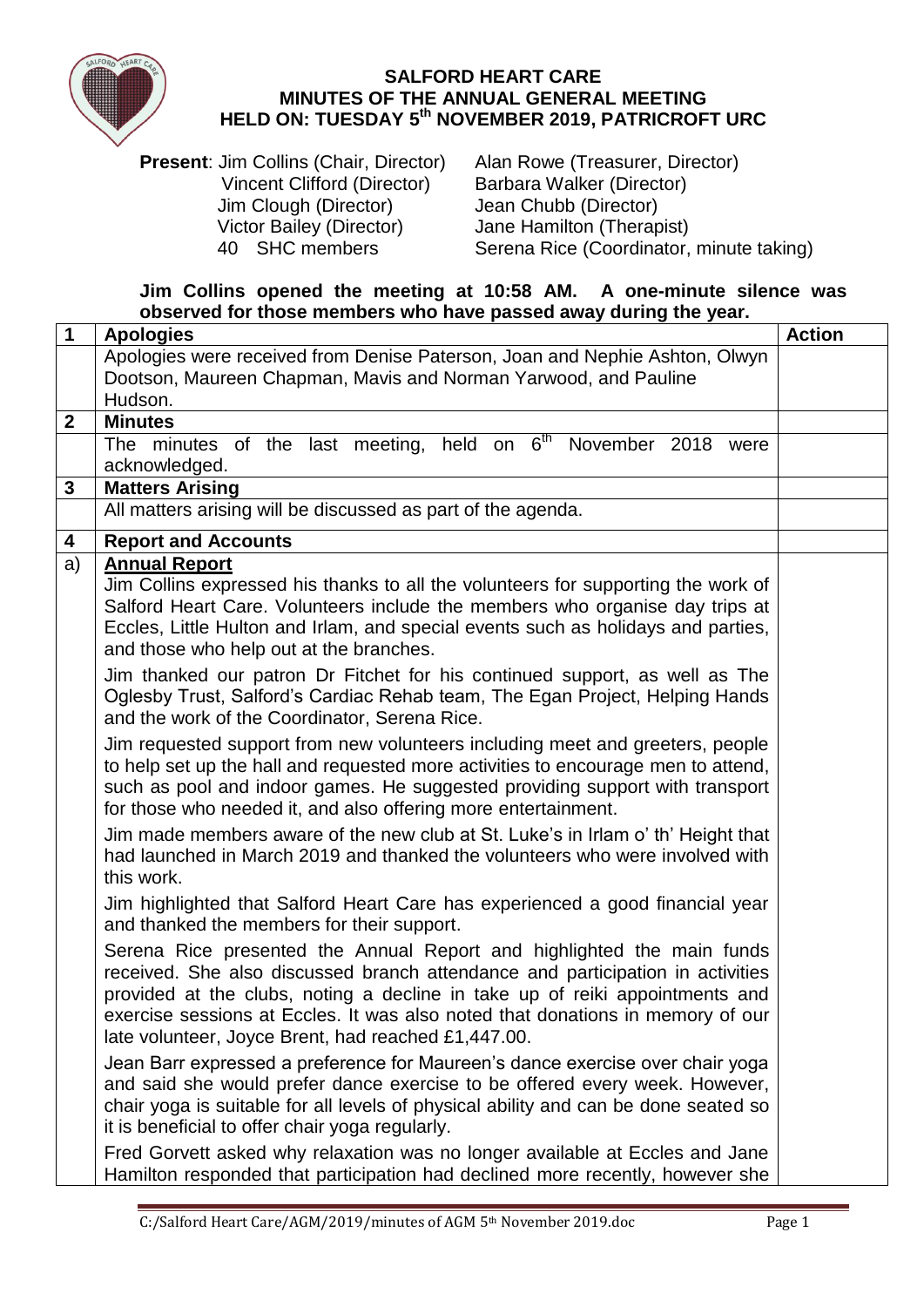|    | then suggested that this could be reinstated if there was enough interest from<br>members.                                                                                                                                                                                                                                                                                                                                                                                                                                                                                                                                                                                                             |               |
|----|--------------------------------------------------------------------------------------------------------------------------------------------------------------------------------------------------------------------------------------------------------------------------------------------------------------------------------------------------------------------------------------------------------------------------------------------------------------------------------------------------------------------------------------------------------------------------------------------------------------------------------------------------------------------------------------------------------|---------------|
|    | Jean Barr asked if Joyce Brent's family had specified how donations in her<br>memory should be spent. Serena confirmed that she would ask Joyce's family,<br>and that the funds would be used to support Eccles.                                                                                                                                                                                                                                                                                                                                                                                                                                                                                       |               |
|    | Several members requested leaflets to place in community venues and GP<br>surgeries. Serena confirmed that a new leaflet had just gone to print and would<br>be available very soon.                                                                                                                                                                                                                                                                                                                                                                                                                                                                                                                   |               |
|    | Gordon McKay asked if British Heart Foundation shops were allowing us to<br>promote and raise awareness of our club. Serena said that it depended on<br>individual shops and their managers and that some stores were more helpful<br>than others.                                                                                                                                                                                                                                                                                                                                                                                                                                                     |               |
|    | Gordon McKay requested a thank you letter that he could give to members of his<br>Healthy Hips & Hearts exercise club in acknowledgement of receipt of donations<br>of bric-a-brac items. Serena agreed to provide the letters.                                                                                                                                                                                                                                                                                                                                                                                                                                                                        | <b>Serena</b> |
| b) | <b>Annual Accounts</b><br>The audited Accounts for the year ending 30 <sup>th</sup> September 2019 were presented<br>to the members. Alan Rowe, Treasurer, confirmed that similar to previous<br>years, the Finance Committee paid all expenses and invoices on a monthly<br>basis by cheque, where two signatures are required, and that all monies (cash<br>and cheques) collected from the branches had been banked by the Coordinator<br>at the Post Office. Accounts continue to be produced on a monthly basis and<br>are balanced with monthly bank statements. The accounts are sent to the<br>Coordinator and Directors. The Management Committee reviews the accounts<br>on a regular basis. |               |
|    | Alan confirmed that the accounts had been audited very thoroughly by a<br>qualified accountant and that there were no issues or problems to report. Alan<br>reminded the members that following last year's audit the accountant suggested<br>that reserves could be better invested as returns were low in business savings<br>accounts and bank accounts.                                                                                                                                                                                                                                                                                                                                            |               |
|    | Alan highlighted that funds in Eccles, Irlam, Bereavement and Donations had<br>increased on last year, whilst funds in St. Luke's (previously Weaste), the Office<br>and Subscriptions had declined compared with last year.                                                                                                                                                                                                                                                                                                                                                                                                                                                                           |               |
|    | Funds from The Oglesby Trust have now been spent, having been transferred to<br>Office during the year (a total of £8,000 was transferred compared with £12,000<br>last year $-$ a reduction of £4,000).                                                                                                                                                                                                                                                                                                                                                                                                                                                                                               |               |
|    | Alan mentioned that overall capital is £3,004 lower than last year and this is<br>mainly attributable to a one-off payment of £2,500 on a recent 5 year<br>investment.                                                                                                                                                                                                                                                                                                                                                                                                                                                                                                                                 |               |
|    | Alan explained to the members that two investments had been made during the<br>year. The first being £50,000 invested with Nationwide for a fixed term of 5 years<br>at a rate of 1.6%. This should generate £4,000 of interest at the end of the 5<br>year term.                                                                                                                                                                                                                                                                                                                                                                                                                                      |               |
|    | The second investment is £50,000 with Bright Wealth Management (through St.<br>James Place). St. James Place has more than 700,000 clients and manages<br>more than £100 billion investments. The investment is also based on a 5 year<br>term and is spread across three portfolios with different levels of risk. Alan<br>suggested that this is mainly treasury stock in the United States and Asia and<br>hoped that it could generate 3-5% return in 5 years, but could make as much as                                                                                                                                                                                                           |               |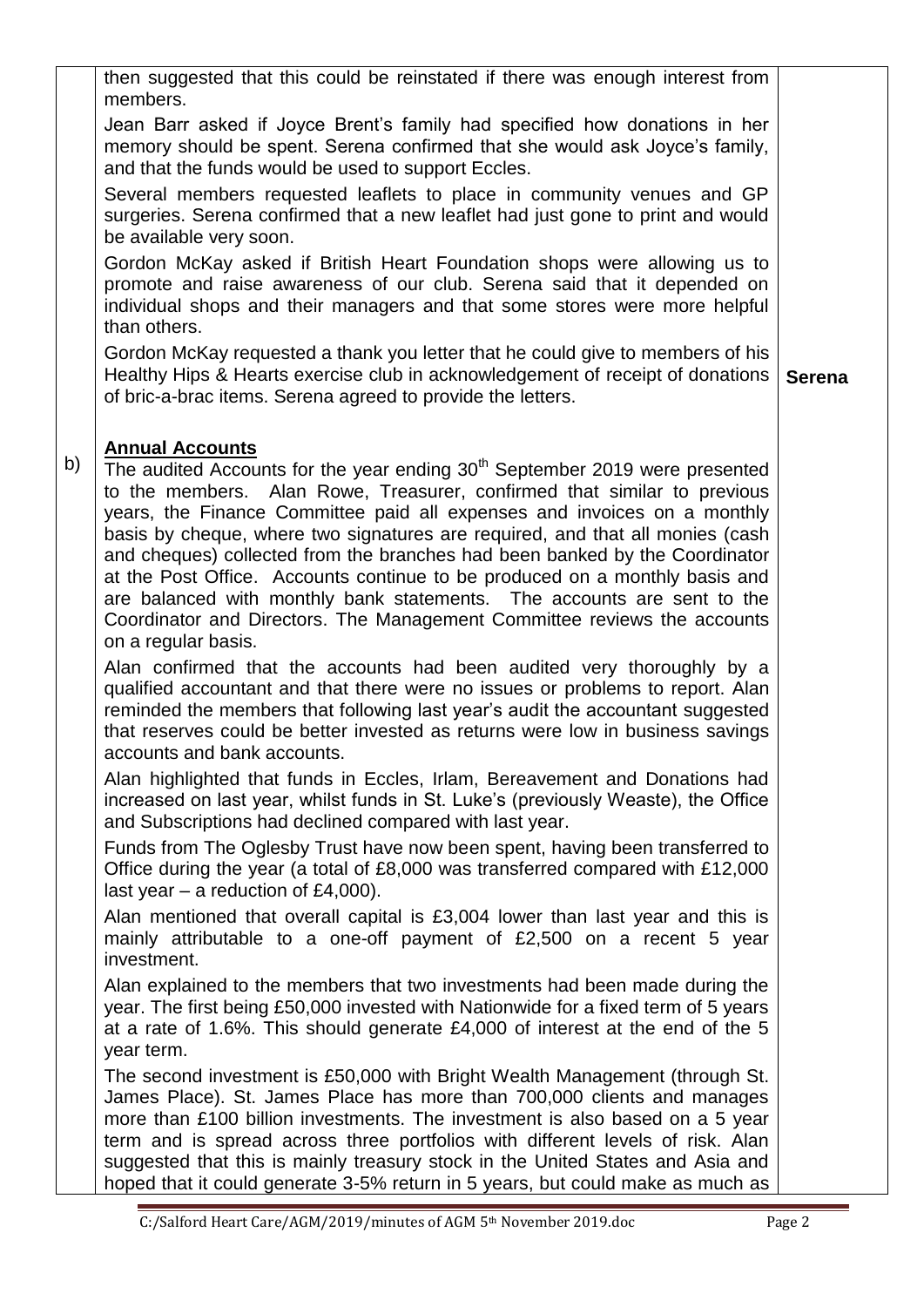|                 | 7%. Alan confirmed that the company is FSCS registered, and that there are                                                                                                                                                                                                                                                                                                                                                                                                                                                                                                               |                          |
|-----------------|------------------------------------------------------------------------------------------------------------------------------------------------------------------------------------------------------------------------------------------------------------------------------------------------------------------------------------------------------------------------------------------------------------------------------------------------------------------------------------------------------------------------------------------------------------------------------------------|--------------------------|
|                 | sufficient funds available in the accounts to enable us to continue for the next 5<br>years. More information and detail was available should members request this.                                                                                                                                                                                                                                                                                                                                                                                                                      |                          |
|                 |                                                                                                                                                                                                                                                                                                                                                                                                                                                                                                                                                                                          |                          |
|                 | Alan asked if there were any questions about the accounts.                                                                                                                                                                                                                                                                                                                                                                                                                                                                                                                               |                          |
|                 | Lynn Frier asked for clarification of where she could locate the investments<br>within the end of year accounts and Alan guided members through the papers.                                                                                                                                                                                                                                                                                                                                                                                                                              |                          |
|                 | Yasma Osman asked if there was an annual management charge for the<br>investment and Alan confirmed that the charge was approximately 1.5% per<br>annum.                                                                                                                                                                                                                                                                                                                                                                                                                                 |                          |
|                 | Fred Gorvett asked why there were no expenses against the office and<br>telephone this year. Serena explained that the office had closed in May 2018<br>and that there were no associated expenses for the telephone because outgoing<br>calls were made using a personal mobile phone with inclusive minutes. Serena<br>also explained that Salford Heart Care's telephone number was in the process of<br>being ported to a "virtual landline" and that calls would be diverted directly to a<br>designated number, such as a mobile phone. The cost of this would be £6 per<br>month. |                          |
|                 | Marion asked how £198 had been spent in weight management. Serena<br>confirmed that this expense covered the purchase of two Kardia Mobile devices<br>that were being used for pulse testing at the clubs. The purchase was<br>recommended by Cardiologist, Dr Fitchet.                                                                                                                                                                                                                                                                                                                  |                          |
|                 | Alan confirmed that the Management Committee had recommended that<br>membership fees should remain at £10 this year.                                                                                                                                                                                                                                                                                                                                                                                                                                                                     |                          |
|                 | The accounts were adopted - agreed by Marion El Qasem and Victor Bailey.                                                                                                                                                                                                                                                                                                                                                                                                                                                                                                                 |                          |
| $5\phantom{.0}$ | <b>Appointment &amp; Election of Officers</b>                                                                                                                                                                                                                                                                                                                                                                                                                                                                                                                                            |                          |
|                 | Jim invited members of Salford Heart Care to join the Steering Committee or<br>Funding Committee. Alan stated that attendance at Committees was not too<br>onerous and amounted to approximately 7-8 meetings per year.                                                                                                                                                                                                                                                                                                                                                                  |                          |
|                 | The members agreed that the directors should be reappointed for the<br>forthcoming year.                                                                                                                                                                                                                                                                                                                                                                                                                                                                                                 |                          |
| 6               | <b>Membership Subscriptions 2019-2020</b>                                                                                                                                                                                                                                                                                                                                                                                                                                                                                                                                                |                          |
|                 | The Management Committee recommended that annual subscriptions should<br>remain at £10 per person for 2019-2020 financial year.                                                                                                                                                                                                                                                                                                                                                                                                                                                          |                          |
|                 | Jean Barr asked if a higher door entry charge for non-members was still being<br>applied at the clubs, and how that was being managed. Serena confirmed that<br>all members had paid their subscriptions at Irlam, and that this was not an issue.<br>The system was not being implemented at Eccles and Little Hulton. Serena<br>explained that the cut-off date for £10 subscriptions was the month of August.<br>Marion said that a £5 membership charge should apply from August until<br>November.                                                                                  |                          |
|                 | Lynn Frier asked if it was necessary to complete the gift aid section of the<br>membership form each year. Serena confirmed that completion of the<br>declaration form was essential to enable us to claim gift aid on tax payer's<br>donations amounting to 25%.                                                                                                                                                                                                                                                                                                                        |                          |
|                 | Members agreed with the proposal that subscriptions will remain at £10.<br>Membership subscriptions for 2019-2020 are now due.                                                                                                                                                                                                                                                                                                                                                                                                                                                           | <b>Serena</b><br>members |
|                 |                                                                                                                                                                                                                                                                                                                                                                                                                                                                                                                                                                                          |                          |